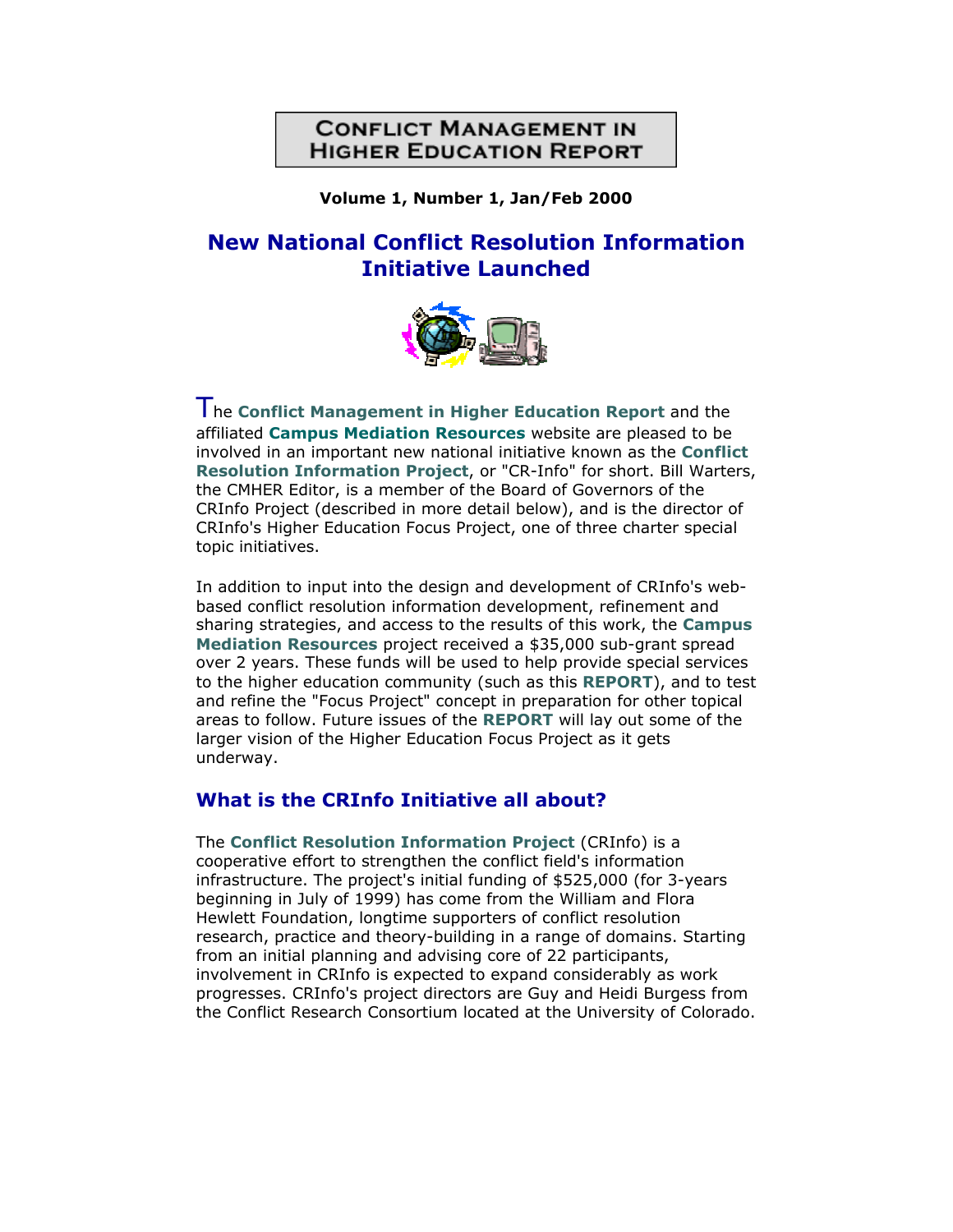

## **The CRInfo project is based upon four key assumptions:**

- Improving the flow of ideas among researchers, educators, trainers, practitioners, and disputants would contribute greatly to efforts to advance the conflict resolution field.
- More than most scientific and technical fields, the success of efforts to improve conflict processes requires that new insights be disseminated very broadly--to intermediaries and disputants at the grassroots level.
- The World-Wide-Web is creating opportunities for dramatically improving the communication capabilities of the field's information infrastructure.
- Although the number of conflict-related web sites is large and constantly growing, better coordination of these efforts can substantially reduce costs, improve quality, fill information gaps, and make key material much easier for the field's many constituents to find and use.

The focus of the CRInfo project thus goes beyond the establishment of individual web sites by people and organizations working in the field. Instead, the focus is on two major categories of "next generation" web projects. In the first category, CRInfo would assemble and publish (on the web) three conflict resolution information resource catalogs-one of existing web-based resources of value, a second on classic and new print-based resources, and a third on networking information about individuals and organizations working in the field. Complementing these catalogs will be a series of tools designed to help users search for and retrieve information on specific topics and related tools for limiting the "information overload" problem.

In the second major category, focus projects, CRInfo intends to support the development much more extensive and user-friendly information projects for specific sub-fields. Initial projects would focus on 1) the field's common core of theoretical ideas, 2) cultural and community conflicts, 3) higher education conflicts, and 4) environmental/public policy conflicts. Based upon an evaluation these initial projects, CRInfo will refine the focus project specifications and initiate a number of additional focus projects (through mini-grants and unfunded affiliated projects). In developing these projects funds would be used to produce initial demonstration versions with significant and very useful short-term deliverables. In addition, matching support for the more extensive development of these projects would be sought from organizations interested in promoting particular branches of the field.

#### **Online Services Scheduled to Begin Roll-out**